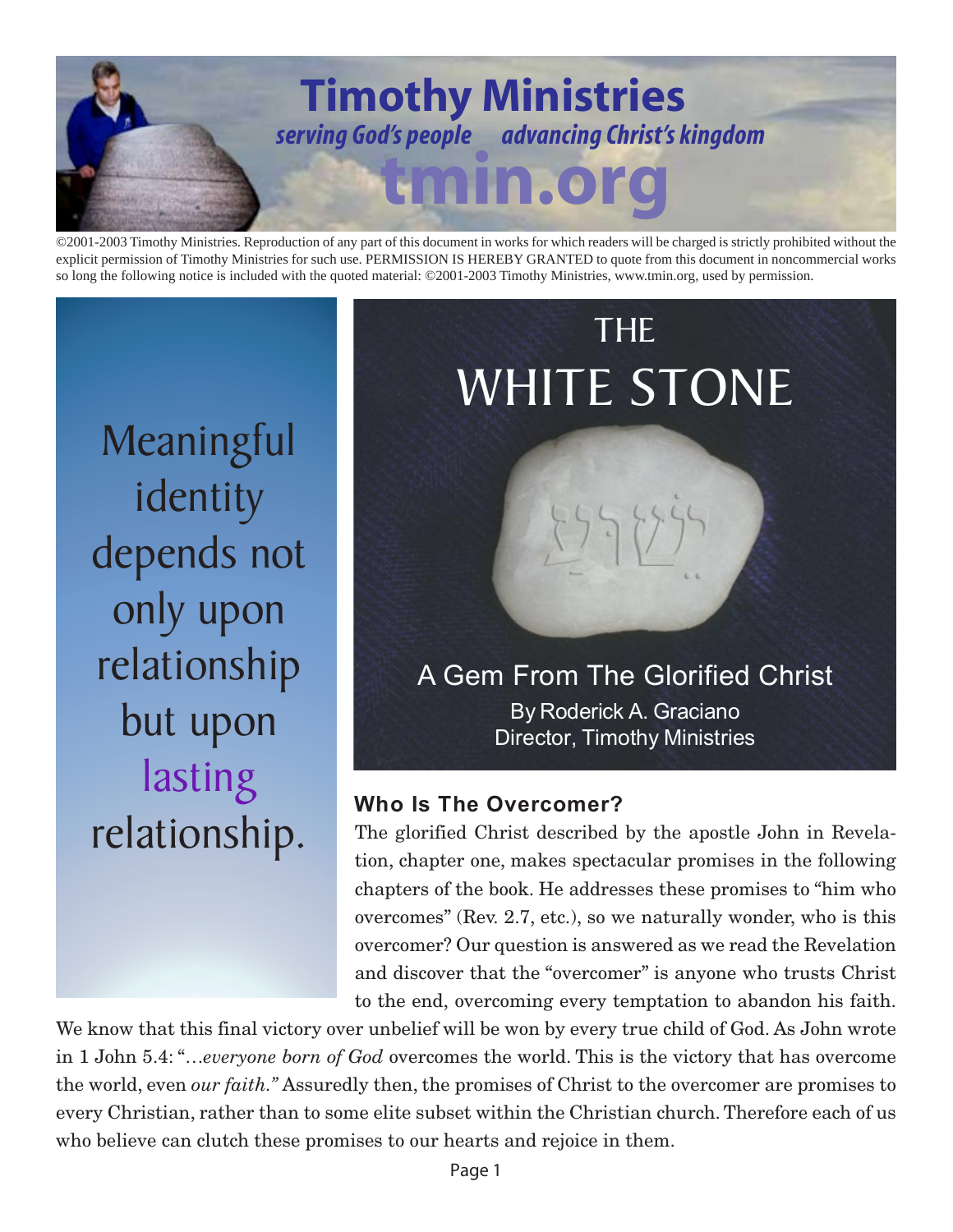#### *The White Stone* © 2001-2003 Timothy Ministries

The promise to the overcomer that most delights me is in Revelation 2.17. In this verse Christ promises the overcomer a white stone. This promise is difficult to appreciate at first glance who would reward his loved ones with a stone? However, the white stone is actually a promise of *acquittal, admittance, identity* and *intimacy.*

## **The White Stone of Acquittal**

A custom was of old, and still remains, Which life or death by suffrages ordains: White stones and black within an urn are cast, The first absolve, but fate is in the last. (Ovid, *Metam.* lib. xv., ver. 41)



Ovid's verse above describes how juries in the Mediterranean world of the apostle John's day voted using pebbles. As a juror made his way to the place where trials were held, he would pick up a black pebble and a white one along the path. Later, after both sides of a case were presented, each juror would vote by approaching an urn set up for the purpose, and dropping either their black or their white pebble into it. A black pebble was a vote to condemn the defendant, a white pebble a vote to acquit. Once all the jurors had cast their votes, the urn would be upended, the white and black stones counted and the case decided accordingly.

Now let us recall that we ourselves were each put on trial at Mt. Sinai. Our jurors were the 613 commandments of God (to use the rabbinical count). Each and every one of those holy jurors dropped a black pebble into the urn as a vote against us, "For whoever keeps the whole law and yet stumbles at just one point is guilty of breaking *all* of it" (James 2.10). When the urn was inverted, pouring forth the stones to be counted, however, they were all found to be gleaming white.

How did all the pebbles turn white at our trial before the divine tribunal? Clearly it was a miracle like the one Ovid describes in his Metamorphoses *(*Book 15, Fable 1). In that story, Hercules magically turned all the black stones in the urn white to get Myscelos acquitted for illegally attempting to leave Argos. Myscelos *was* guilty, however, and *so are we*. Who would turn our stones white, and what has become of justice? In our case, it was the judge Himself who performed the miracle, but he did not *turn* the black stones white: he *exchanged* them. He placed a white stone in each of our hands and took all of our black ones for himself. Then he carried all our black stones to the cross where He himself satisfied justice by accepting condemnation in our place. Now we hold the white stone as a sign of our eternal acquittal.

## **The White Stone of Admittance**

Besides acquittal, white stones had another connotation in antiquity. When a gladiator or athlete performed victoriously in the arena, a nobleman might send the champion a white stone called a *tessera hospitalis.* This stone, with the noble patron's name etched upon it, served as a pass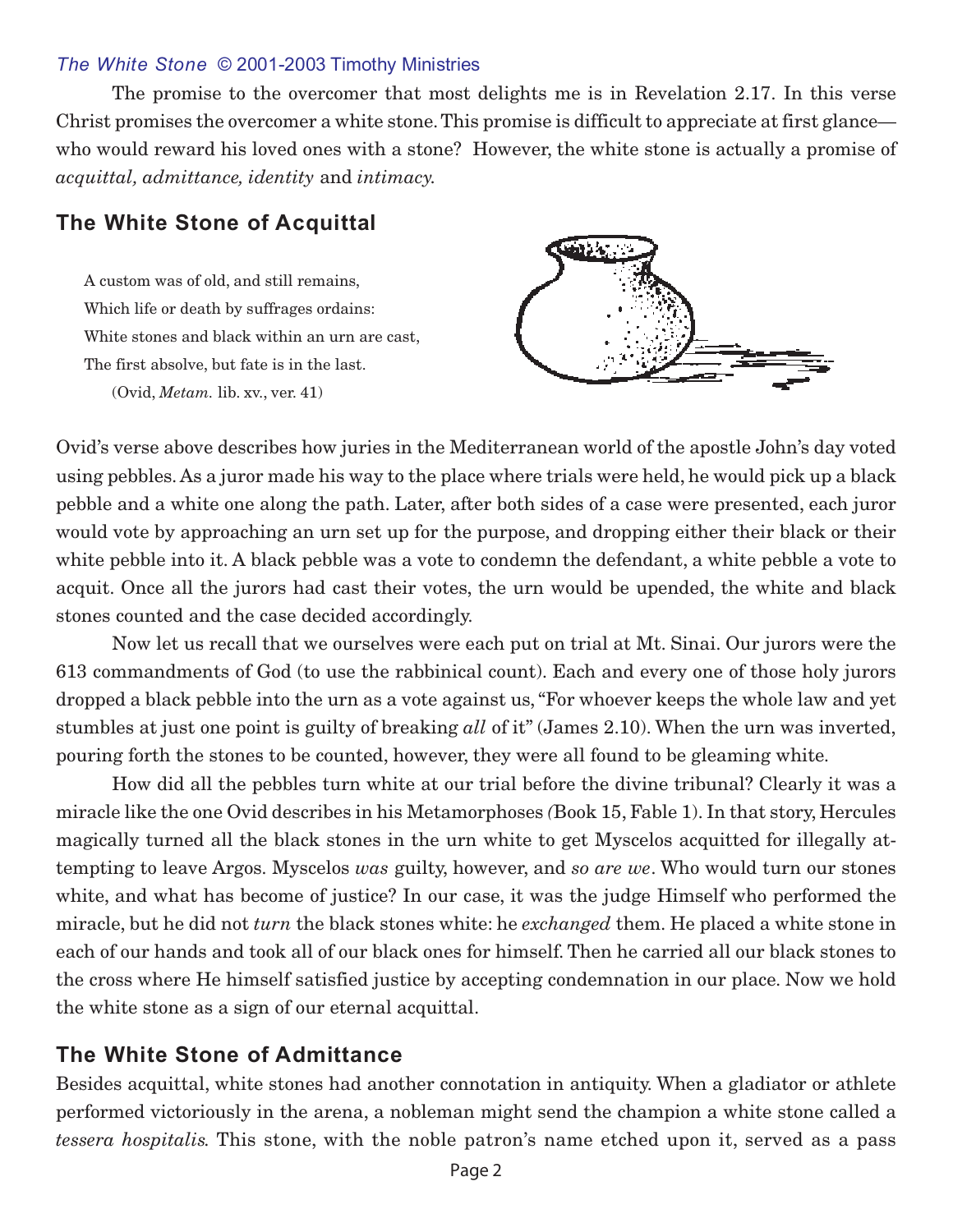#### *The White Stone* © 2001-2003 Timothy Ministries

granting the champion admittance into the nobleman's post-contest festivities. In similar fashion, once the Christian overcomer has "fought the good fight" and won the contest of faith, his white stone will admit him into the King's banquet. The King Himself will greet the faithful overcomer with the words, "enter into the joy of your master" (Mat. 25.21).

Unlike the gladiators of old, however, the Christian overcomer will not leave the banquet with the same rank he possessed when he entered it. As Paul wrote, "if we endure, we will also *reign* with him" (2 Tim. 2.12). The Christian overcomer who enters the post-contest banquet of his Lord will emerge from it a co-regent with his master, a king in his master's eternal kingdom (Rev. 5.10; 22.3-5). That is not all. The overcomer will receive an even more important identity at this "wedding supper of the Lamb" (Rev. 19.9). That additional identity is signified by the name etched on the white stone, for unlike the *tessera hospitalis*, the white stone of the Christian overcomer bears his own name, rather than the name of his benefactor.

### **The White Stone of Identity**

Christ declares that each overcomer's white stone conveys a name to its recipient that is "known *only* to him who receives it." The name etched in the stone is new, permanent and *unique.* Perhaps the name will by like the Indian names in the film *Dances With Wolves.* It will say something about a special quality or accomplishment of the recipient, like "Evangelized Cannibals" or "Successfully Reared Teenagers." The important thing is that by its uniqueness the name on the white stone represents the gift of *personal identity.*

Personal identity distinguishes each of us from the rest of the human race, and is the framework within which we are individually able to discover a sense of purpose and meaning. If we had no personal identity, there would be no *me,* and whatever I was or did would have little or no

meaning for there would be no *me* to take responsibility for it. Personal identity is a priceless gift, but we could not have it if we lacked personal uniqueness. Apart from uniqueness, our identity could only be corporate at best, for we would blend and disappear into a crowd of clones. Thankfully we all *do* possess unique qualities that make our identities personal*.*

Personal identity depends upon much more than uniqueness, however. To help us understand this, join me in a little thought experiment. Imagine for a moment that you are the only person in the universe. There is no one else, no God, no angels, no human beings. Now try to answer the question, "Who am I?" In a truly empty universe the question is unanswerable; it doesn't even have meaning. In an

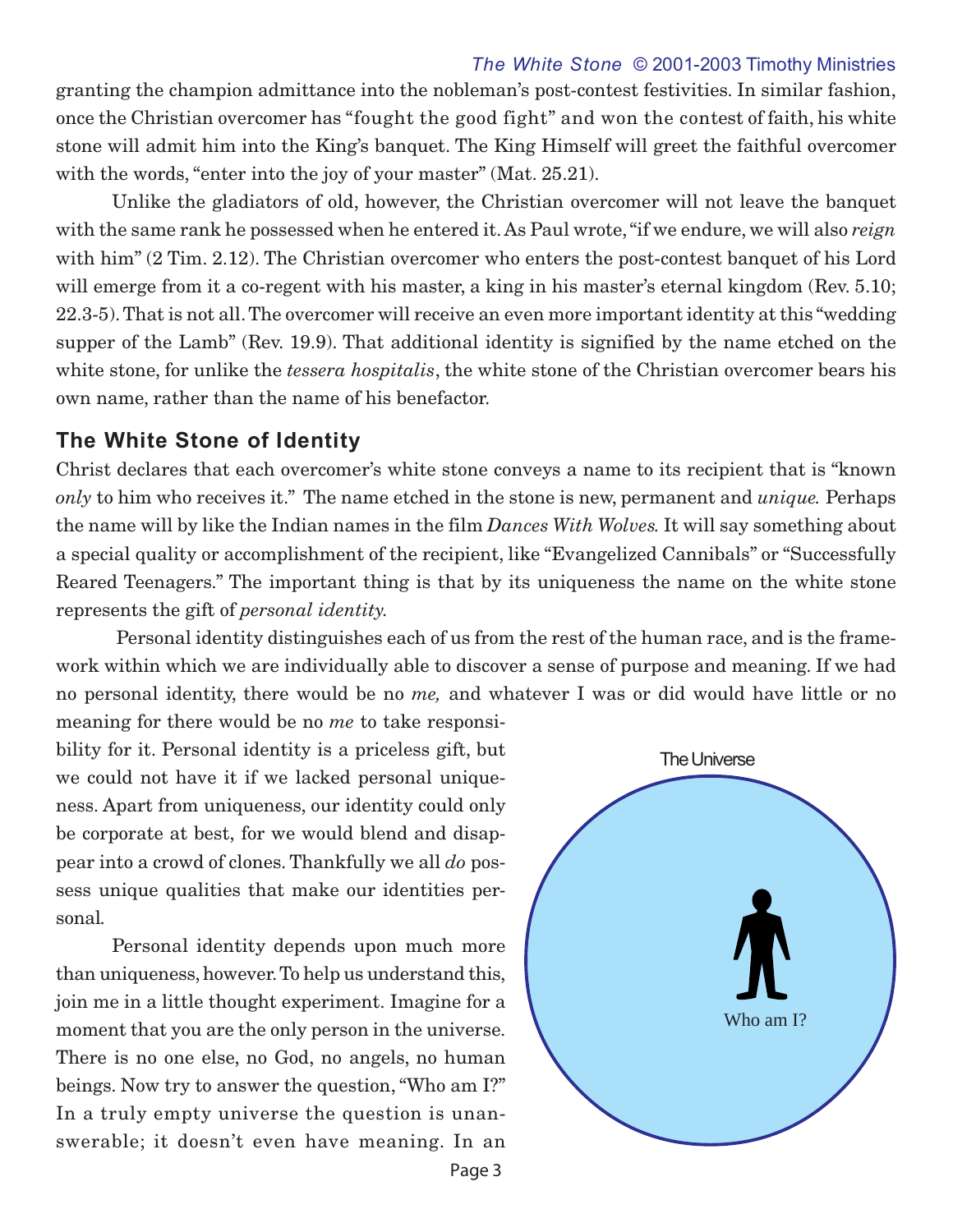#### *The White Stone* © 2001-2003 Timothy Ministries



empty universe you would have no identity even though *all* your qualities would be unique. Whatever wonderful traits you might possess would not matter at all, for there would be no one to be aware of them or to care about them one way or the other.

So let's add one more person to our imaginary universe, another person, human and mortal like you. Now who are you? Assuming you are in proximity with that other person, you can now have an identity, and assuming you are not clones who look and think exactly alike, your identity can be personal. Depending upon your genders, you may become the other persons spouse, or you may remain just friends. You may become his master and he your slave, or vice versa. You can compare yourselves and discover that you are the studious one

and she the athletic one, and so on. Any one of these relationships can answer your question, "Who am I?" You can now say, "I am that person's best friend," or whatever. The point is that *identity depends upon relationship,* even more than upon uniqueness. Without uniqueness our identity cannot be personal, but without relationship we can have no identity at all.

There's still a glitch in our imaginary universe, however. Remember that the two people in it are *mortal.* Let's imagine the other person dies first, and you're left alone once more. Now who are you? You're back to being insignificant. You had an identity while your companion lived, but now that temporary identity has evaporated with the relationship. Even the memory of that identity is meaningless, for once again there is no one to care whether you were the master or the slave, the spouse or the friend. Our experiment helps us realize that meaningful identity depends not only upon relationship but upon *lasting* relationship. Personal identity depends upon uniqueness, but any meaningful identity at all depends upon relationship that perdures, i.e., *that lasts forever.* No wonder identity crises plague secular man: having disavowed the possibility of life after death and with it the possibility of perduring relationships—he cannot find any meaningful answer to the question, "Who am I?" This is precisely what makes the white stone the most precious gem mentioned in Revelation. The white stone represents our personal identity that is based securely upon an eternal relationship!

Of course, relationship as such may not excite us. After all, there are good relationships and bad ones. We'd gladly trade away our identity for a bowl of lentils if that identity were based on an eternal relationship that was abusive—or even just boring. The overcomer need not fear, however, for the eternal relationship we have entered into is the very one which has inspired all our fondest fairy tales, only this relationship is real. It is the relationship that provides that additional identity with which the now royal overcomer emerges from the King's banquet. It is a relationship with the White Stone Himself.